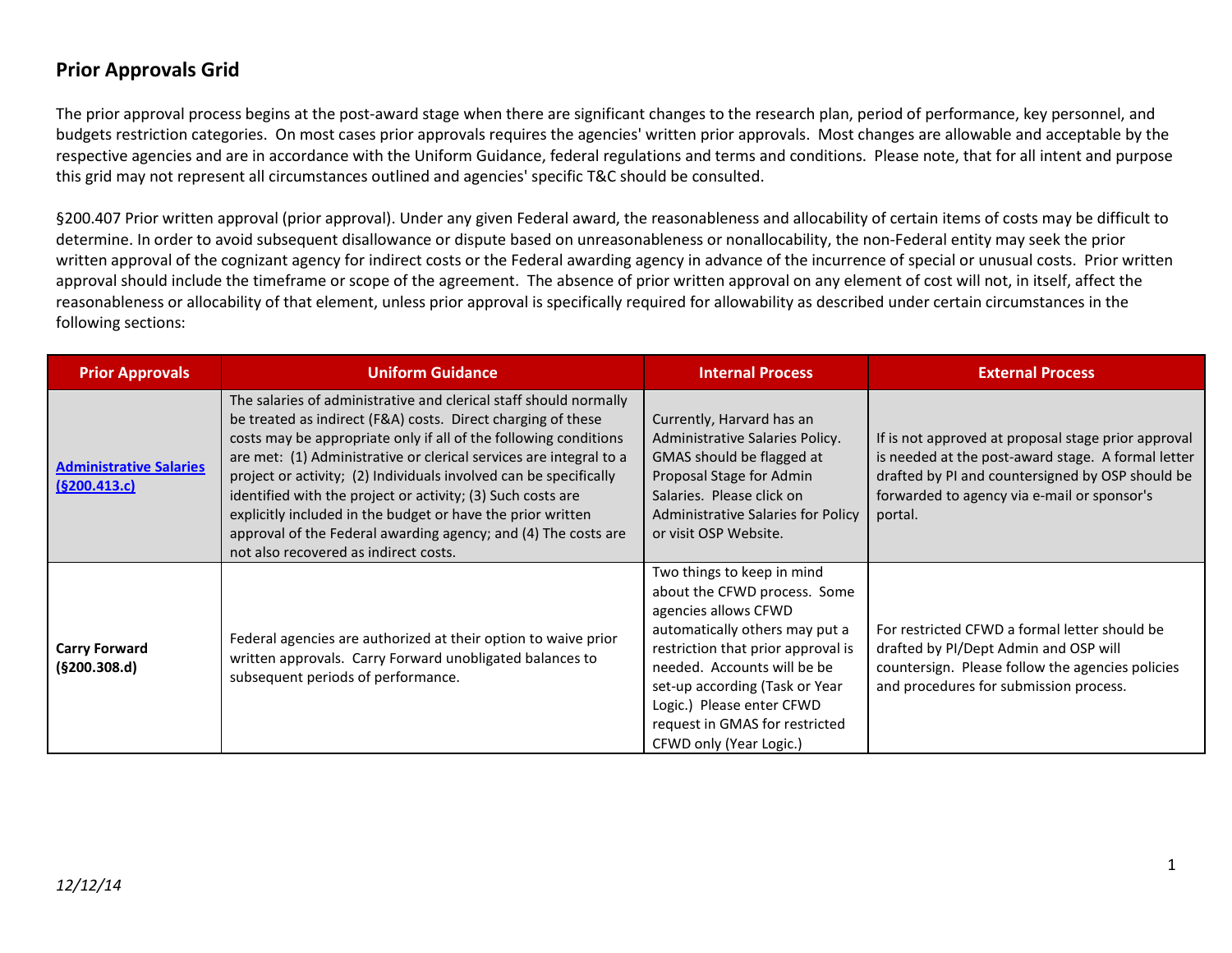| <b>Change of Scope</b><br>(§200.308.b)       | Recipients are required to report deviations from budget or<br>project scope or objective, and request prior approvals from<br>Federal awarding agencies for budget and program plan<br>revisions, in accordance with this section. (1) Change in scope<br>or the objective of the project or program (even if there is no<br>associated budget revision requiring prior written approval.)                                                                                                              | Requests are being received by<br>Dept Admin via e-mail and<br>uploaded in GMAS document<br>repository.                                    | If prior approvals are needed, requests will be<br>submitted via e-mail or agency portal.                                                                                                                         |
|----------------------------------------------|----------------------------------------------------------------------------------------------------------------------------------------------------------------------------------------------------------------------------------------------------------------------------------------------------------------------------------------------------------------------------------------------------------------------------------------------------------------------------------------------------------|--------------------------------------------------------------------------------------------------------------------------------------------|-------------------------------------------------------------------------------------------------------------------------------------------------------------------------------------------------------------------|
| <b>Computing Devices</b><br>(§200.20)        | Definition: Computing devices means machines used to<br>acquire, store, analyze, process, and publish data and other<br>information electronically, including accessories (or<br>"peripherals") for printing, transmitting and receiving, or storing<br>electronic information. See also §200.94 Supplies and §200.58<br>Information technology systems.                                                                                                                                                 | Please refer to business process<br>in OSP Uniform Guidance<br>Section.                                                                    | Communicate any deviation per agencies policies<br>and procedures via e-mail or portal.                                                                                                                           |
| <b>Cost-Sharing Changes</b><br>(§200.308.C7) | Changes in the amount of approved cost sharing or matching<br>provided by the non-federal entity. No other prior approval<br>requirements for specific items may be imposed unless a<br>deviation has been approved by OMB. See also §200.102<br>Exceptions and §200.407 Prior written approval (prior<br>approval.)<br>Definition: Cost Sharing or matching means the portion of<br>project costs not paid by the Federal funds (unless otherwise<br>authorized by Federal Statute.) See also §200.306. | Currently, GMAS supports this<br>process. Cost-share committee<br>will be reviewing improvements<br>to this process in the near<br>future. | Please review the agencies policies and<br>procedures if available in regards to reporting<br>mandatory cost changes.                                                                                             |
| <b>Effort Reduction</b><br>(§200.308.3)      | The Disengagement from the project for more than three<br>months, or a 25 percent reduction in time devoted to the<br>project, by the approved project director or principal<br>investigator.                                                                                                                                                                                                                                                                                                            | Please refer to e-Cert's Policy<br>when requesting reduction of<br>effort of key personnel.                                                | Communication to federal agencies varies from<br>sponsor to sponsor, but generally, a letter should<br>be drafted by PI and countersigned by OSP. OSP<br>will submit to agency via e-mail or sponsor's<br>portal. |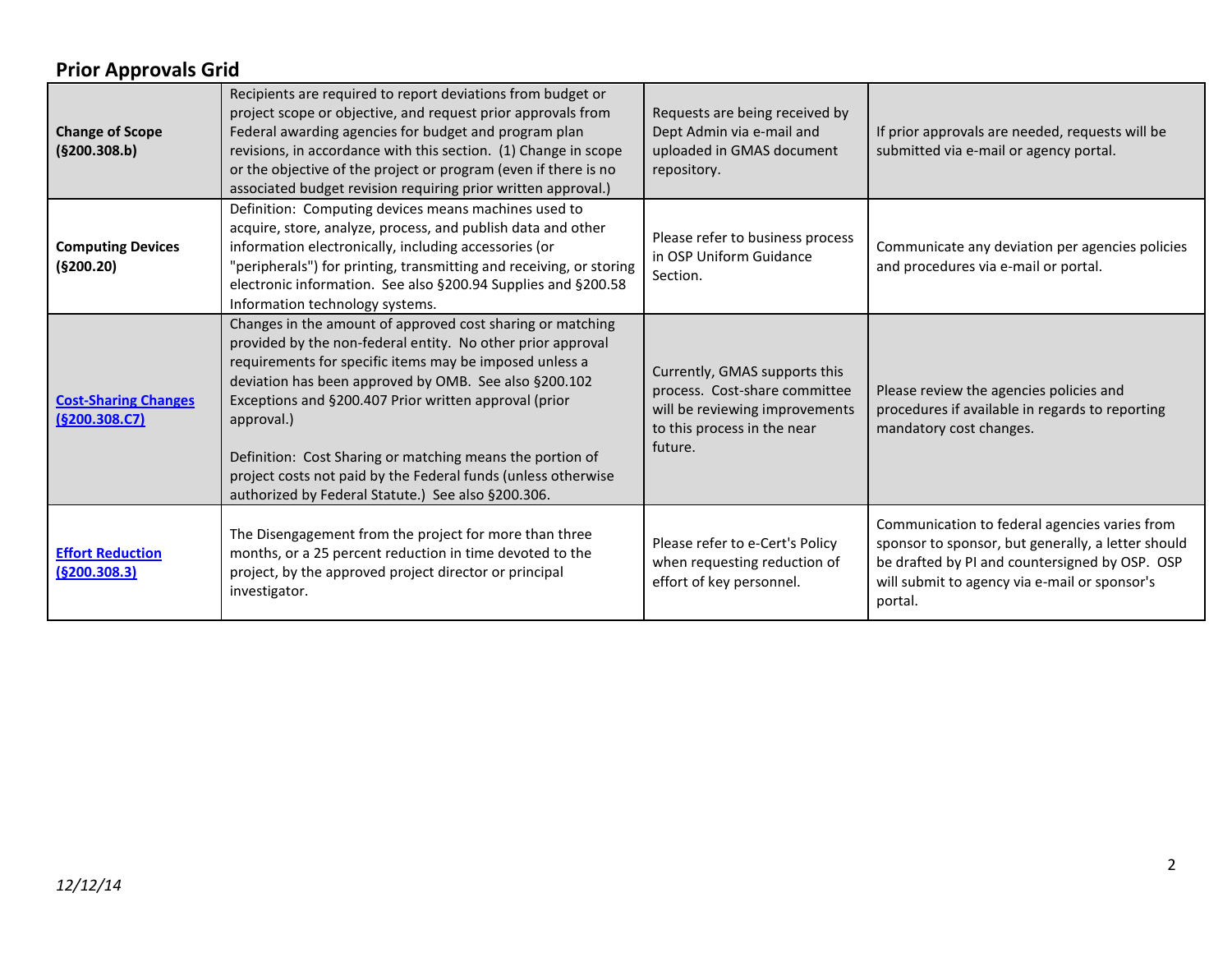| <b>Exchange Rate</b><br><b>Fluctuations/costs</b><br>included in the budget<br>(§200.440) | (a) Cost increases for fluctuations in exchange rates are<br>allowable costs subject to the availability of funding, and prior<br>approval by the Federal awarding agency. The Federal<br>awarding agency must however ensure that adequate funds are<br>available to cover currency fluctuations in order to avoid a<br>violation of the Anti-Deficiency Act.(b) The non-Federal entity is<br>required to make reviews of local currency gains to determine<br>the need for additional federal funding before the expiration<br>date of the Federal award. Subsequent adjustments for<br>currency increases may be allowable only when the non-Federal<br>entity provides the Federal awarding agency with adequate<br>source documentation from a commonly used source in effect<br>at the time the expense was made, and to the extent that<br>sufficient Federal funds are available.                                                                                                                                                                                                                                                                                                                                       | Documentation should be<br>uploaded in GMAS document<br>repository.                                                                                                                                                                                                                                                     | Communicate to agencies any prior approval via<br>e-mail or portal.                                                                |
|-------------------------------------------------------------------------------------------|---------------------------------------------------------------------------------------------------------------------------------------------------------------------------------------------------------------------------------------------------------------------------------------------------------------------------------------------------------------------------------------------------------------------------------------------------------------------------------------------------------------------------------------------------------------------------------------------------------------------------------------------------------------------------------------------------------------------------------------------------------------------------------------------------------------------------------------------------------------------------------------------------------------------------------------------------------------------------------------------------------------------------------------------------------------------------------------------------------------------------------------------------------------------------------------------------------------------------------|-------------------------------------------------------------------------------------------------------------------------------------------------------------------------------------------------------------------------------------------------------------------------------------------------------------------------|------------------------------------------------------------------------------------------------------------------------------------|
| <b>Key Personnel Changes</b><br>(§200.308.2)                                              | (b) Recipients are required to report deviations from budget or<br>project scope or objective, and request prior approvals from<br>Federal awarding agencies for budget and program plan<br>revisions, in accordance with this section. (2) Change in a key<br>person specified in the application or the Federal award.                                                                                                                                                                                                                                                                                                                                                                                                                                                                                                                                                                                                                                                                                                                                                                                                                                                                                                        | GMAS supports the key<br>personnel changes (i.e. PI<br>transfer, PI Change)                                                                                                                                                                                                                                             | Request should be submitted to agency via e-mail<br>or portal. Refer to specific agencies policies and<br>procedures for guidance. |
| No-Cost Extension up to<br>12 months<br>(§200.308.d.2)                                    | (d) Except for requirements listed in paragraph (c) (1) of this<br>section, the Federal awarding agency are authorized, at their<br>option, to waive prior written approvals required by paragraph<br>(c) this section. Such waivers may include authorizing recipients<br>to do any one or more of the following: (2) Initiate a one-time<br>extension of the period of performance by up to 12 months<br>unless one or more of the conditions outlined in paragraphs<br>(d)(2)(i) through (iii) of this section apply. For one-time<br>extensions, the recipient must notify the Federal awarding<br>agency in writing with the supporting reasons and revised<br>period of performance at least 10 calendar days before the end<br>of the period of performance specified in the Federal award.<br>This one-time extension may not be exercised merely for the<br>purpose of using unobligated balances. Extensions require<br>explicit prior Federal awarding agency approval when: (i) The<br>terms and conditions of the Federal award prohibit the<br>extension. (ii) The extension requires additional Federal funds.<br>(iii) The extension involves any change in the approved<br>objectives or scope of the project. | Request should be submitted via<br>GMAS NCE request. Based on<br>specific sponsor's requirements,<br>prior approval may be required<br>via sponsor's portal or e-mail<br>please refers to specific agencies<br>T&C. If prior approval is waived,<br>notification should be submitted<br>via e-mail or sponsor's portal. | Please refer to specific agency guidelines.                                                                                        |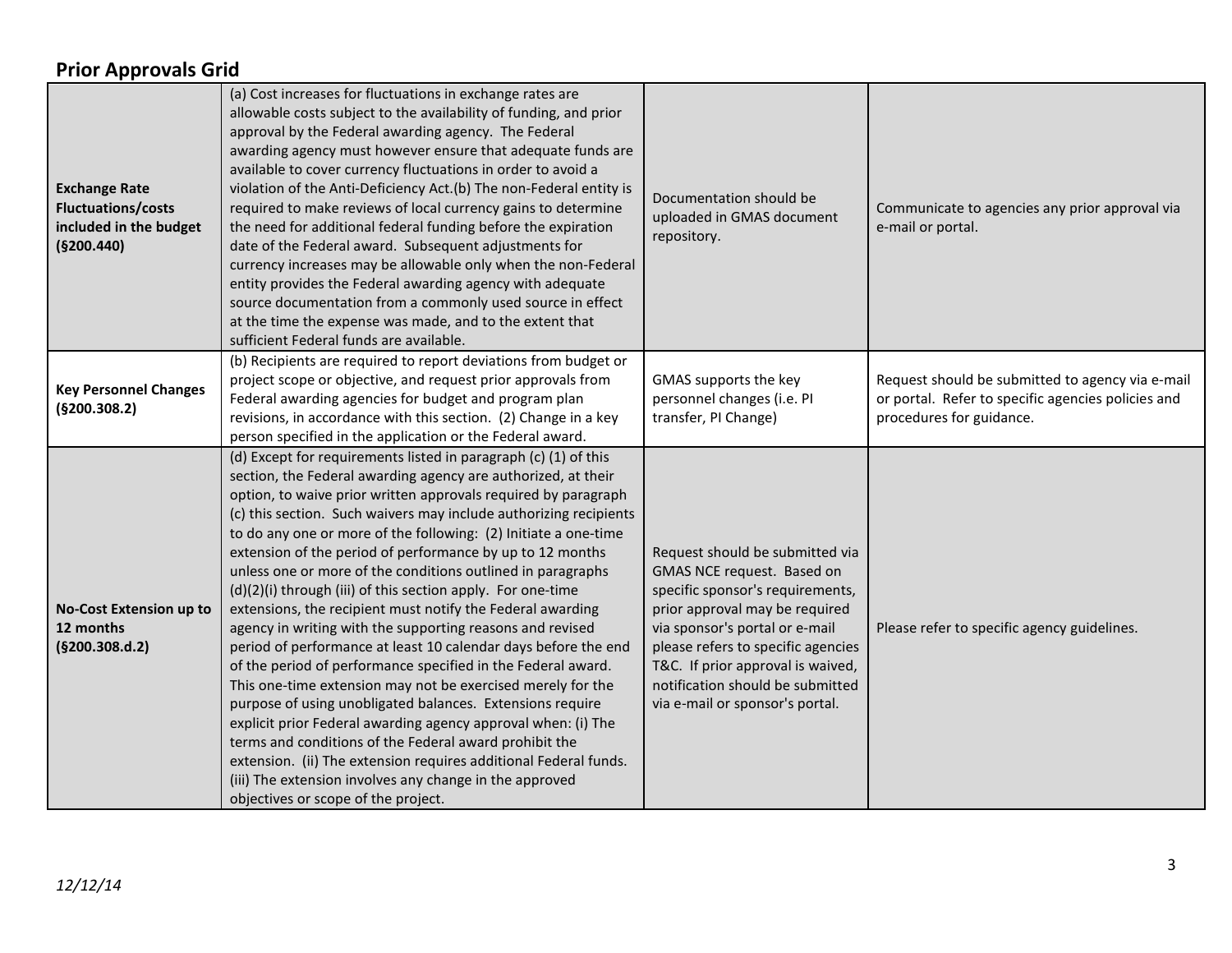| <b>No-Cost Extension of</b><br>more than 12 mths<br>(§200.308)                       | No specific UG guidance. Please follow federal agencies specific<br>terms and conditions. Second NCE requires agencies prior<br>approval.                                                                                                                                                                                                                                                                                                                                                                                                                                                                                                                                                                                                                                                                                                                                                                                                                                                                                                                                                                                                                                                                                          | Request should be processed in<br>GMAS. Pre-award portfolio<br>owner will review and submit to<br>sponsor for approval.            | Requests are sent to the sponsor via sponsor's e-<br>mail or portal.                     |
|--------------------------------------------------------------------------------------|------------------------------------------------------------------------------------------------------------------------------------------------------------------------------------------------------------------------------------------------------------------------------------------------------------------------------------------------------------------------------------------------------------------------------------------------------------------------------------------------------------------------------------------------------------------------------------------------------------------------------------------------------------------------------------------------------------------------------------------------------------------------------------------------------------------------------------------------------------------------------------------------------------------------------------------------------------------------------------------------------------------------------------------------------------------------------------------------------------------------------------------------------------------------------------------------------------------------------------|------------------------------------------------------------------------------------------------------------------------------------|------------------------------------------------------------------------------------------|
| <b>Participant Support</b><br>costs (§200.308.C5)<br>See also: §200.75 &<br>§200.456 | Prior approval is required for transfer of funds budgeted for<br>participant costs as defined in §200.75. Participant support<br>costs are allowable with the prior approval of the Federal<br>Awarding Agency. (§200.456)<br>Definition: Participant support costs means direct costs for<br>items such as stipends or subsistence allowances, travel<br>allowances, and registration fees paid to or on behalf of<br>participants or trainees (but not employees) in connection with<br>conferences, or training projects. (§200.75)                                                                                                                                                                                                                                                                                                                                                                                                                                                                                                                                                                                                                                                                                             | In GMAS, please use the<br>rebudget restricted category to<br>enter request. Please note,<br>currently working on a GMAS<br>guide. | Depending on the agency, you may submit<br>through agencies grants portal or via e-mail. |
| Pre-award expenditures<br>Over 90 Days (§200.308<br>& §200.458)                      | Federal agencies are authorized at their option to waive prior<br>written approvals. (1) Incur project costs 90 calendar days<br>before the Federal awarding agency makes the Federal award.<br>Expenses more than 90 calendar days pre-award require prior<br>approval of the Federal awarding agency. All costs incurred<br>before the Federal awarding agency makes the Federal award<br>are at the recipient's risk (i.e., the Federal awarding agency is<br>under no obligation to reimburse such costs if for any reason<br>the recipient does not receive a Federal award or if the Federal<br>award is less than anticipated and inadequate to cover such<br>costs). See also § 200.458 Pre-award costs.<br>§ 200.458 Pre-award costs. Pre-award costs are those incurred<br>prior to the effective date of the Federal award directly<br>pursuant to the negotiation and in anticipation of the Federal<br>award where such costs are necessary for efficient and timely<br>performance of the scope of work. Such costs are allowable<br>only to the extent that they would have been allowable if<br>incurred after the date of the Federal award and only with the<br>written approval of the Federal awarding agency. | Pre-award Costs Process is<br>managed through GMAS via a<br>request type                                                           | Requests should be sent to the sponsor via Grants<br>portal or e-mail by OSP.            |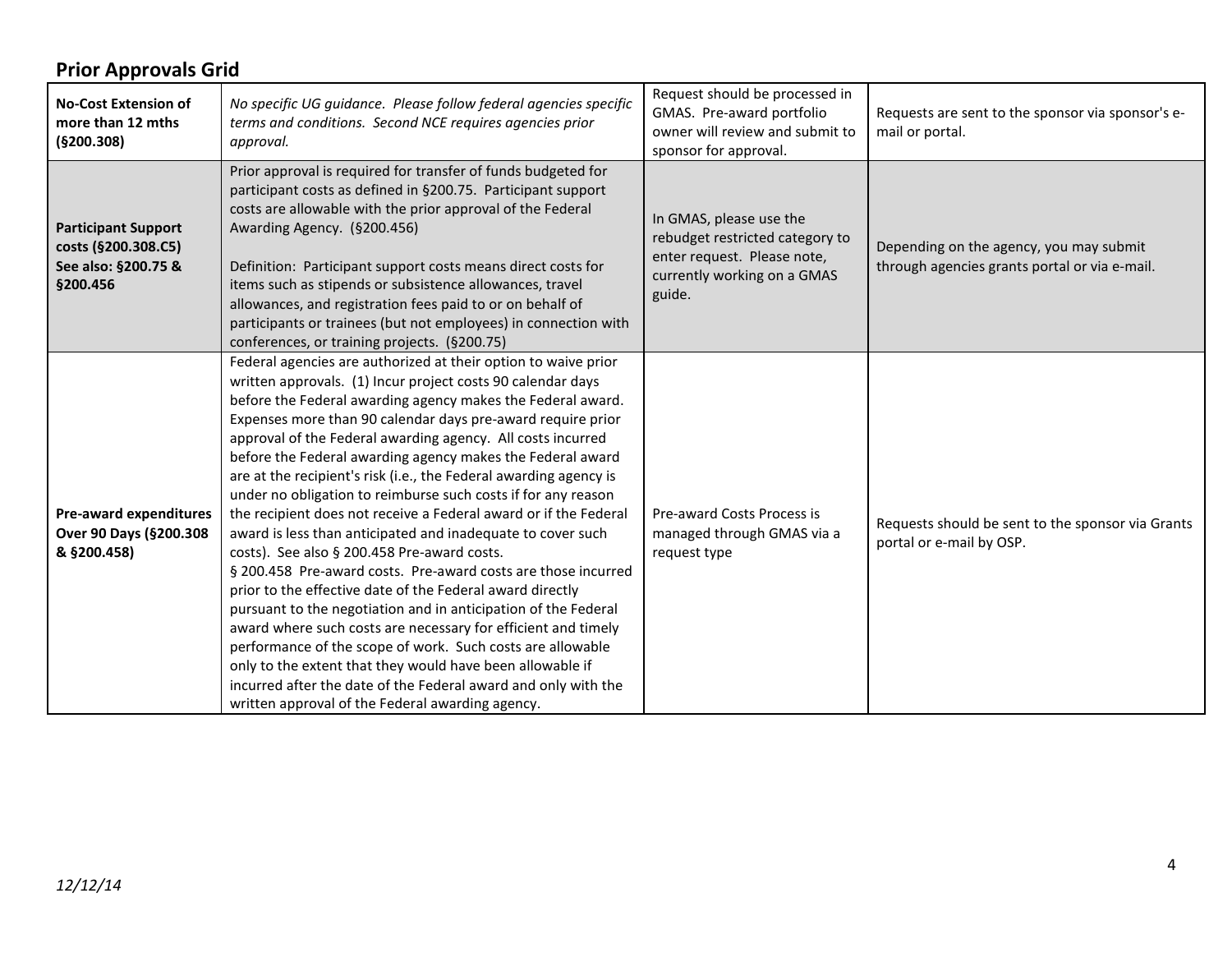| <b>Program Income</b><br>(§200.307& §200.308)    | Definition: Program income means gross income earned by the<br>non-Federal entity that is directly generated by a supported<br>activity or earned as a result of the Federal award during the<br>period of performance. (See § 200.77 Period of performance.)<br>Program income includes but is not limited to income from fees<br>for services performed, the use or rental or real or personal<br>property acquired under Federal awards, the sale of<br>commodities or items fabricated under a Federal award, license<br>fees and royalties on patents and copyrights, and principal and<br>interest on loans made with Federal award funds. Interest<br>earned on advances of Federal funds is not program income.<br>Except as otherwise provided in Federal statutes, regulations,<br>or the terms and conditions of the Federal award, program<br>income does not include rebates, credits, discounts, and<br>interest earned on any of them. See also § 200.407 Prior<br>written approval (prior approval). See also 35 U.S.C. 200-212<br>"Disposition of Rights in Educational Awards" applies to<br>inventions made under Federal awards. | N/A | Follow agencies policies and procedures for<br>guidance. |
|--------------------------------------------------|------------------------------------------------------------------------------------------------------------------------------------------------------------------------------------------------------------------------------------------------------------------------------------------------------------------------------------------------------------------------------------------------------------------------------------------------------------------------------------------------------------------------------------------------------------------------------------------------------------------------------------------------------------------------------------------------------------------------------------------------------------------------------------------------------------------------------------------------------------------------------------------------------------------------------------------------------------------------------------------------------------------------------------------------------------------------------------------------------------------------------------------------------|-----|----------------------------------------------------------|
| <b>Publication Costs in</b><br>budget (§200.461) | (a) Publication costs for electronic and print media, including<br>distribution, promotion, and general handling are allowable. If<br>these costs are not identifiable with a particular cost objective,<br>they should be allocated as indirect costs to all benefiting<br>activities of the non-Federal entity.(b) Page charges for<br>professional journal publications are allowable where:(1) The<br>publications report work supported by the Federal government;<br>and Code of Federal Regulations / Title 2 - Grants and<br>Agreements / Vol. 1 / 2014-01-01165 (2) The charges are levied<br>impartially on all items published by the journal, whether or not<br>under a Federal award.(3) The non-Federal entity may charge<br>the Federal award before closeout for the costs of publication<br>or sharing of research results if the costs are not incurred<br>during the period of performance of the Federal award.                                                                                                                                                                                                                  | N/A | N/A                                                      |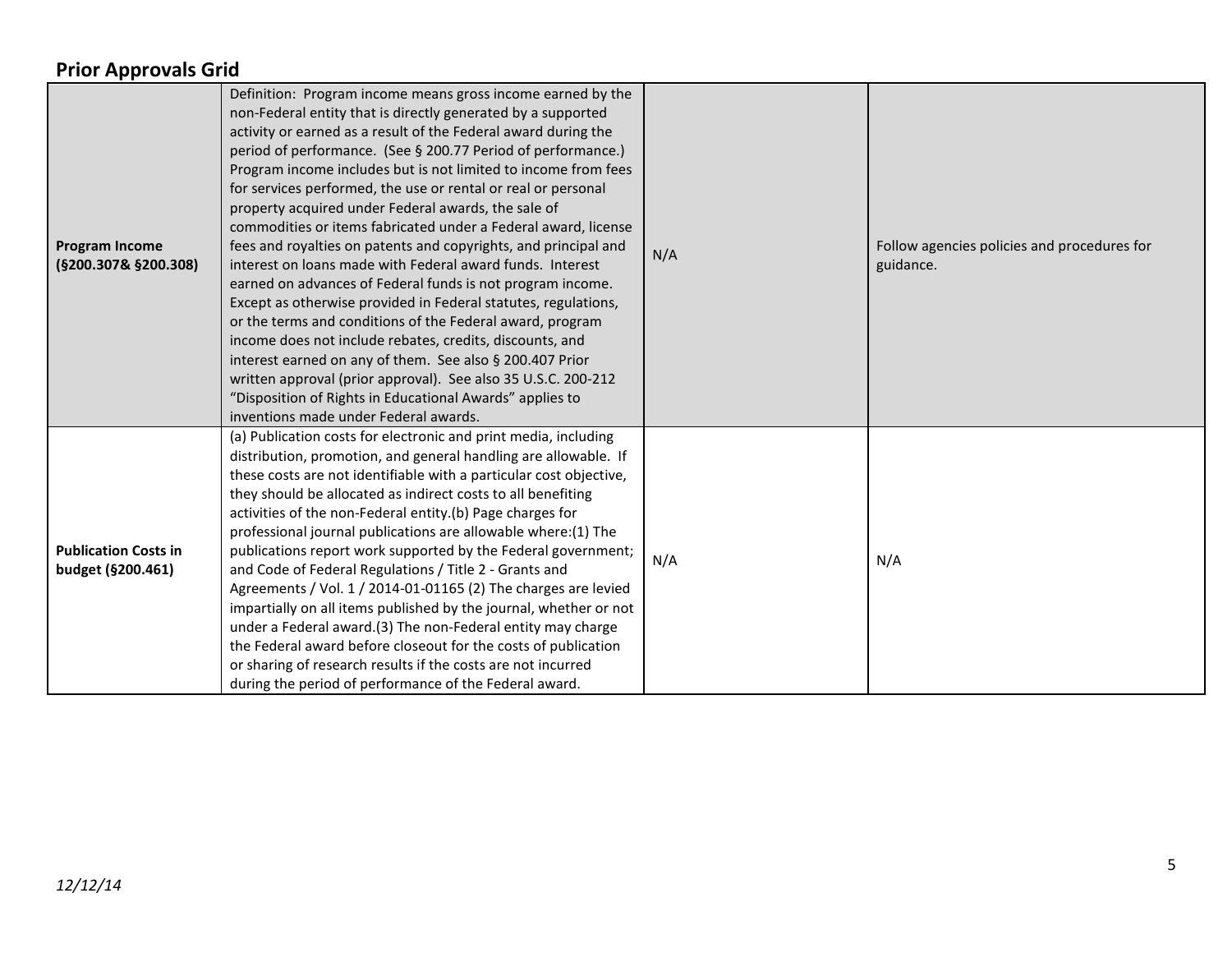| <b>Rebudgeting (10%</b><br>threshold) if not waived<br>by federal agency<br>(§200.308.4.e)             | 4) For Federal awards that support research, unless the Federal<br>awarding agency provides otherwise in the Federal award or in<br>the Federal awarding agency's regulations, the prior approval<br>requirements described in paragraph (d) are automatically<br>waived (i.e., recipients need not obtain such prior approvals)<br>unless one of the conditions included in paragraph (d)(2)<br>applies.<br>Code of Federal Regulations / Title 2 - Grants and Agreements /<br>Vol. 1 / 2014-01-01112<br>(e) The Federal awarding agency may, at its option, restrict the<br>transfer of funds among direct cost categories or programs,<br>functions and activities for Federal awards in which the Federal<br>share of the project exceeds the Simplified Acquisition<br>Threshold and the cumulative amount of such transfers exceeds<br>or is expected to exceed 10 percent of the total budget as last<br>approved by the Federal awarding agency. The Federal<br>awarding agency cannot permit a transfer that would cause any<br>Federal appropriation to be used for purposes other than those<br>consistent with the appropriation.<br>(f) All other changes to non-construction budgets, except for<br>the changes described in paragraph (c) of this section, do not<br>require prior approval (see also § 200.407 Prior written<br>approval (prior approval)).<br>(g) For construction Federal awards, the recipient must request<br>prior written approval promptly from the Federal awarding<br>agency for budget revisions whenever paragraph (g)(1), (2), or<br>(3) of this section applies | GMAS request process available.<br>Please review agencies policies<br>and guidelines for guidance. | Requests should be sent to the sponsor via Grants<br>portal or e-mail. |
|--------------------------------------------------------------------------------------------------------|--------------------------------------------------------------------------------------------------------------------------------------------------------------------------------------------------------------------------------------------------------------------------------------------------------------------------------------------------------------------------------------------------------------------------------------------------------------------------------------------------------------------------------------------------------------------------------------------------------------------------------------------------------------------------------------------------------------------------------------------------------------------------------------------------------------------------------------------------------------------------------------------------------------------------------------------------------------------------------------------------------------------------------------------------------------------------------------------------------------------------------------------------------------------------------------------------------------------------------------------------------------------------------------------------------------------------------------------------------------------------------------------------------------------------------------------------------------------------------------------------------------------------------------------------------------------------------------------------------------|----------------------------------------------------------------------------------------------------|------------------------------------------------------------------------|
| Subawarding,<br>transferring or<br>contracting out any<br>work under a federal<br>award (§200.308.c.6) | c) For non-construction Federal awards, recipients must request<br>prior approvals from Federal awarding agencies for one or more<br>of the following program or budget-related reasons:<br>(6) Unless described in the application and funded in the<br>approved Federal awards, the subawarding, transferring or<br>contracting out of any work under a Federal award. This<br>provision does not apply to the acquisition of supplies, material,<br>equipment, or general support services."                                                                                                                                                                                                                                                                                                                                                                                                                                                                                                                                                                                                                                                                                                                                                                                                                                                                                                                                                                                                                                                                                                              | GMAS process exists under the<br>request types.                                                    | Must be processed via e-mail or agency portals<br>(i.e., Fastlane)     |